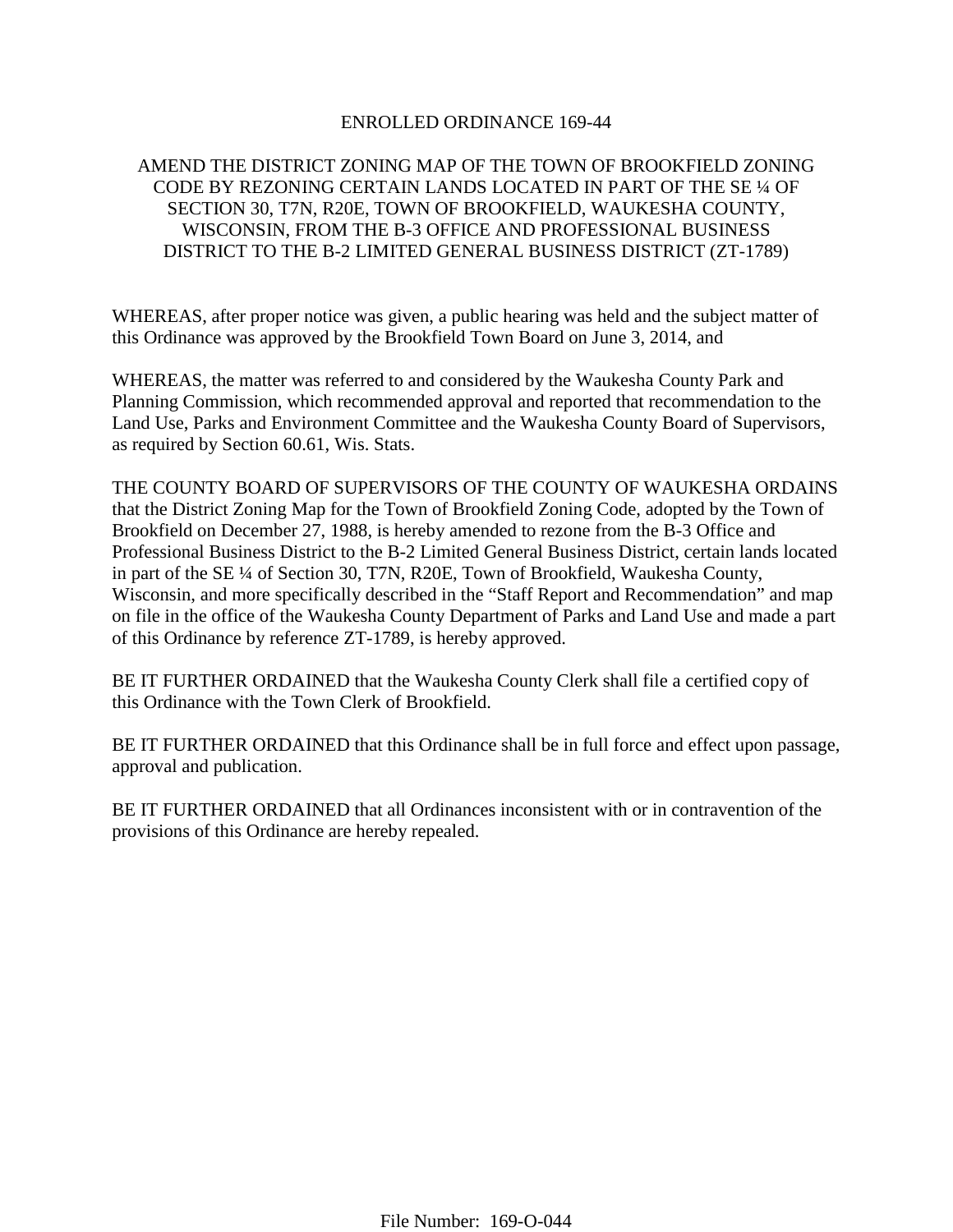AMEND THE DISTRICT ZONING MAP OF THE TOWN OF BROOKFIELD ZONING CODE BY REZONING CERTAIN LANDS LOCATED IN PART OF THE SE 1/4 OF SECTION 30, T7N, R20E, TOWN OF BROOKFIELD, WAUKESHA COUNTY, WISCONSIN, FROM THE B-3 OFFICE AND PROFESSIONAL BUSINESS DISTRICT TO THE B-2 LIMITED **GENERAL BUSINESS DISTRICT (ZT-1789)** 

Presented by: Land Use, Parks, and Environment Committee

Walter L. Kolb, Chair *I*im/Batzko Jennifer Grant eith Hammitt Eric Highum aske Pauline T. Jaske work Thomas J . Schellinger

The foregoing legislation adopted by the County Board of Supervisors of Waukesha County, Wisconsin, was presented to the County Executive on:

8/26/14 uvrch Date:  $\mathcal{L}_{\mathcal{L}}$ Kathleen Novack, County Clerk

The foregoing legislation adopted by the County Board of Supervisors of Waukesha County,

| wisconsin, is nereby: |             |  |
|-----------------------|-------------|--|
| Approved:             |             |  |
| Vetoed:               | Diet Vraban |  |
| Date:                 |             |  |

Daniel P. Vrakas, County Executive

169-0-044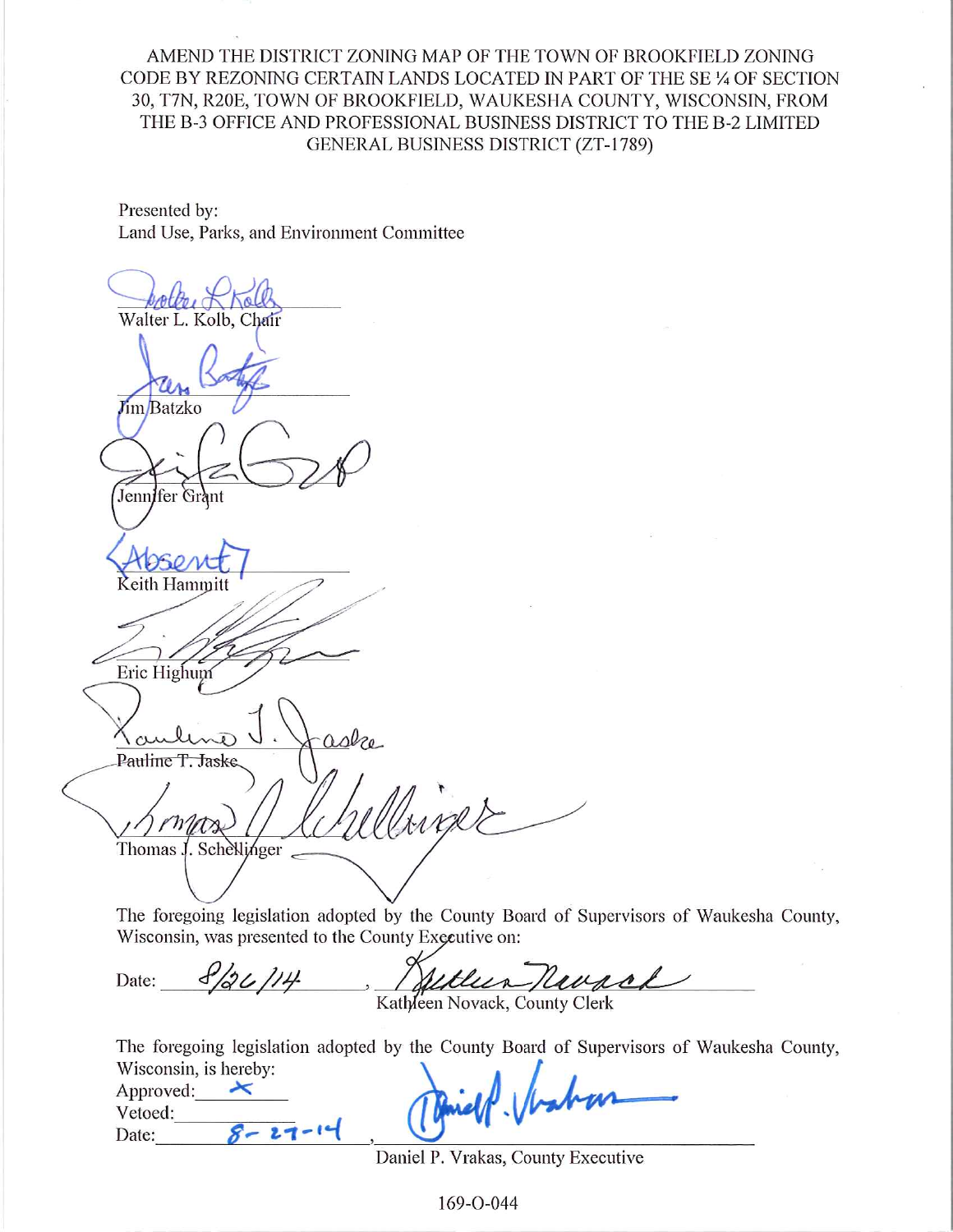The Waukesha County Park and Planning Commission after giving consideration to the subject matter of the Ordinance to amend the Town of Brookfield Zoning Ordinance hereby recommends approval of ZT-1789 (Goerkes Park LLC) in accordance with the attached "Staff Report and Recommendation".

## PARK AND PLANNING COMMISSION

July 17, 2014

Leglang

Robert Peregrine, Chairperson

James Siepmann, Vice Chairperson

Patr a Hau

Patricia Haukohl

 $\frac{11}{2}$ 

Jualler KKall

Walter Kolb

Gary Goodchild

William Mitchell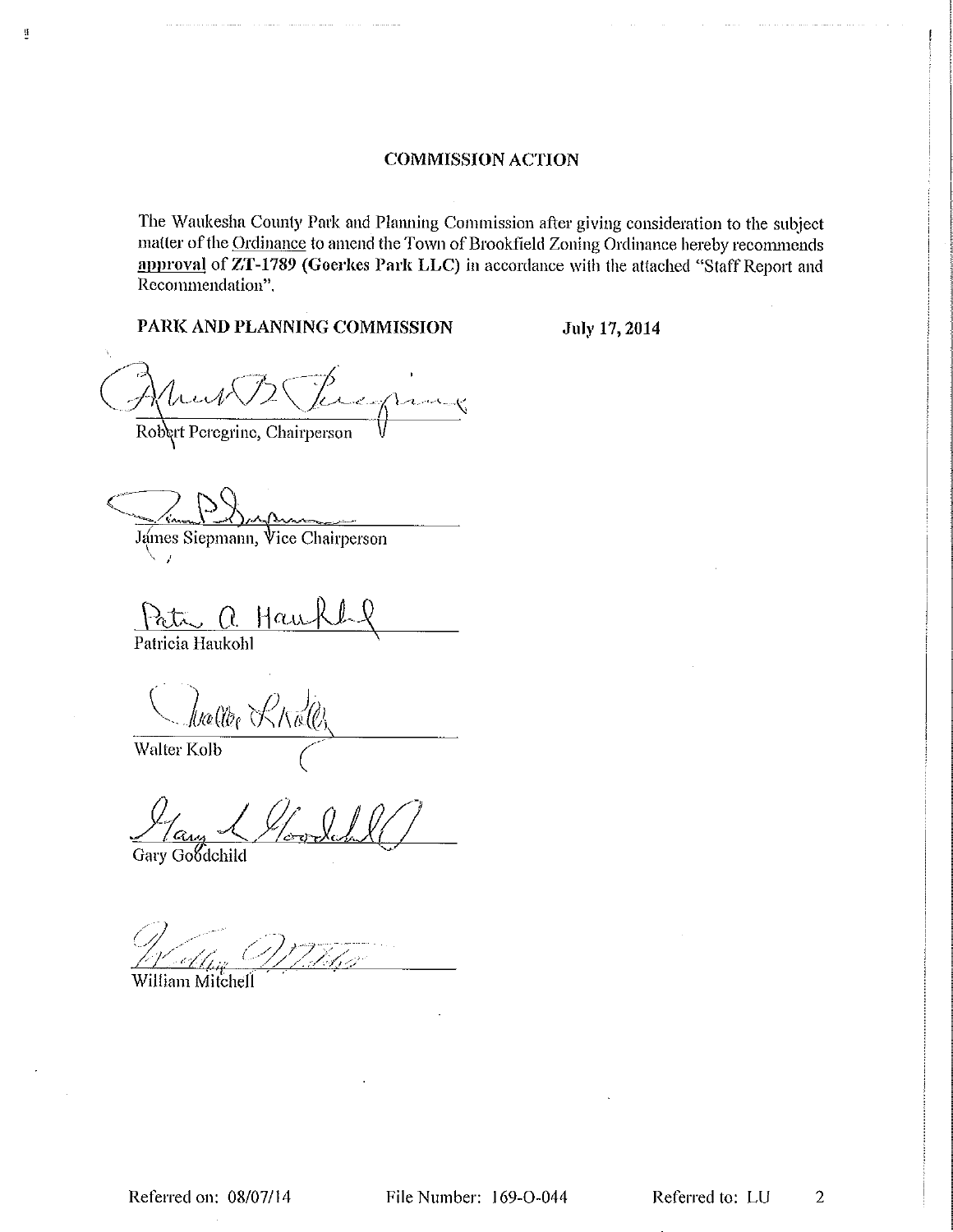### WAUKESHA COUNTY DEPARTMENT OF PARKS AND LAND USE STAFF REPORT AND RECOMMENDATION ZONING MAP AMENDMENT

| DATE:          | July 17, 2014                                                                                   |
|----------------|-------------------------------------------------------------------------------------------------|
| FILE NO.:      | ZT-1789                                                                                         |
| TAX KEY NO's.: | BKFT 1128.996.003 and BKFT 1128.987.001                                                         |
| PETITIONER:    | Town of Brookfield Board<br>645 N. Janacek Rd.<br>Brookfield, WI 53045                          |
| <b>OWNERS:</b> | Goerkes Park LLC<br>c/o Ameon Corp.<br>20633 Watertown Ct., Ste. 200<br>Waukesha. WI 53186-1821 |

#### **LOCATION:**

Part of Parcel 1, Certified Survey Map No. 6585 and part of Parcel 2, Certified Survey Map 6520, located in part of the SE 1⁄4 of Section 30, T7N, R20E, Town of Brookfield. More specifically, the properties are located between Watertown Road and I-94 just east of the terminus of Larry Court, containing approximately 3.03 acres.

### PRESENT ZONING CLASSIFICATION:

B-3 Office and Professional Business District.

<u>PRESENT LAND USE:</u>

Vacant land and parking lot.

#### PROPOSED ZONING:

B-2 Limited General Business District.

PROPOSED LAND USE: A 107 room Home2Suites by Hilton.

PUBLIC HEARING DATE: May 27, 2014.

PUBLIC REACTION: None.

## TOWN PLAN COMMISSION AND TOWN BOARD ACTION:

On May 27, 2014, the Town Plan Commission recommended approval of the request.

On June 3, 2014, the Town Board approved the rezoning request subject to final County approval.

### **COMPLIANCE WITH THE WAUKESHA COUNTY DEVELOPMENT PLAN AND THE TOWN OF** BROOKFIELD LAND USE PLAN:

Both the Town and County plans designate these parcels in the Commercial and Office Park category. The proposal to rezone the subject lands from one commercial zoning category to another commercial category is consistent with plan recommendations.

File Number: 169-O-044

Referred to: LU 3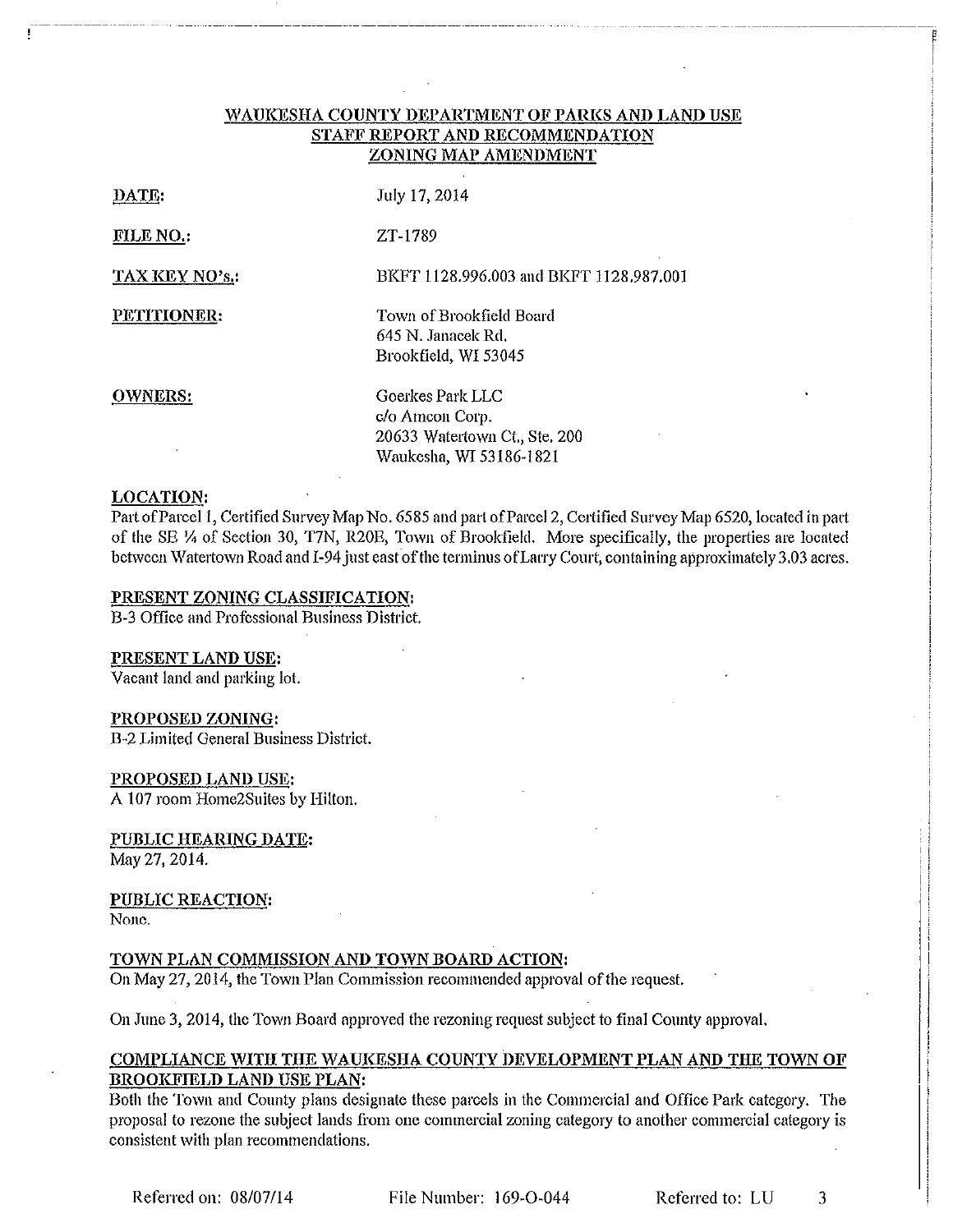### ZT-1788 (Goerkes Park LLC, Home2Suites by Hilton)

### **OTHER CONSIDERATIONS:**

The lands proposed for rezoning are subject to the Town of Brookfield Zoning Code. The properties are located immediately north of I-94 in the vicinity of the Goerke's Corners interchange at Bluemound Road. Surrounding land uses are generally characterized by office uses and flex buildings that also include some warehouse use. The properties are currently accessed from the cul-de-sac at the south end of Larry Ct. The property is proposed to be rezoned in order to accommodate an extended stay hotel that will operate under the Hilton name as a Home2Suites. The hotel is proposed to have 107 rooms. Rooms will contain refrigerators, microwaves and stoves. The hotel will include an indoor pool, breakfast bar and a social gathering space.

The conceptual site plan (see Exhibit "A") shows that the hotel will be situated on the southerly part of the site with the primary hotel parking areas to the west and north of the building. Easterly portions of the two subject parcels with be added to the two adjacent properties to the east that are also owned by the petitioner (see "proposed rezoning map" labeled as Exhibit "B"). The lands to be transferred are not part of the subject rezoning request.

A storm water management area is proposed for the approximately 50' lineal strip that extends to Watertown Road. The existing parking area that is currently located on this site had served a prior occupant of the now vacant office building to the east. The plan shows this parking would be replaced by a new parking area on a portion of the lands to be transferred to the abutting property to the north and east. This parking area would also provide overflow parking for the petitioner's other buildings in the immediate vicinity. The petitioner feels that the new proposed parking areas will adequately serve both the hotel and the petitioner's existing buildings within the larger development/business park,

The Town's B-3 District accommodates office uses along with some limited commercial uses, however, hotels are not a specified permitted use within the district. Hotels are a listed permitted use within the proposed B-2 District. While the surrounding parcels are zoned B-3, the difference between the B-2 District and B-3 District is fairly subtle. While spot zoning is generally considered undesirable, hotels are a use that often directly serves office uses making the two sets permitted uses within the B-2 and B-3 districts quite compatible. The Town may wish to consider a Conditional Use option for hotels within the B-3 District in the future to alleviate the need for such rezoning actions.

#### STAFF RECOMMENDATION:

The Planning and Zoning Division Staff recommends approval of the rezoning request. The rezoning is consistent with the County and Town land use plans. The rezoning will allow for new investment and infill type re-development within a highly visible part of the Town of Brookfield. The proposed hotel use should compliment and serve the uses within the surrounding area.

Respectfully submitted,

Jason Fruth

**Jason Fruth** Planning and Zoning Manager

Attachments: Exhibits "A", "B", Map, Town Ordinance

N:\PRKANDLU\Planning and Zoning\Rezones\Staff Reports\1789 T Brookfield Goerkes Park LLC bkt.doc

Referred on: 08/07/14

File Number: 169-O-044

Referred to: LU

 $\overline{4}$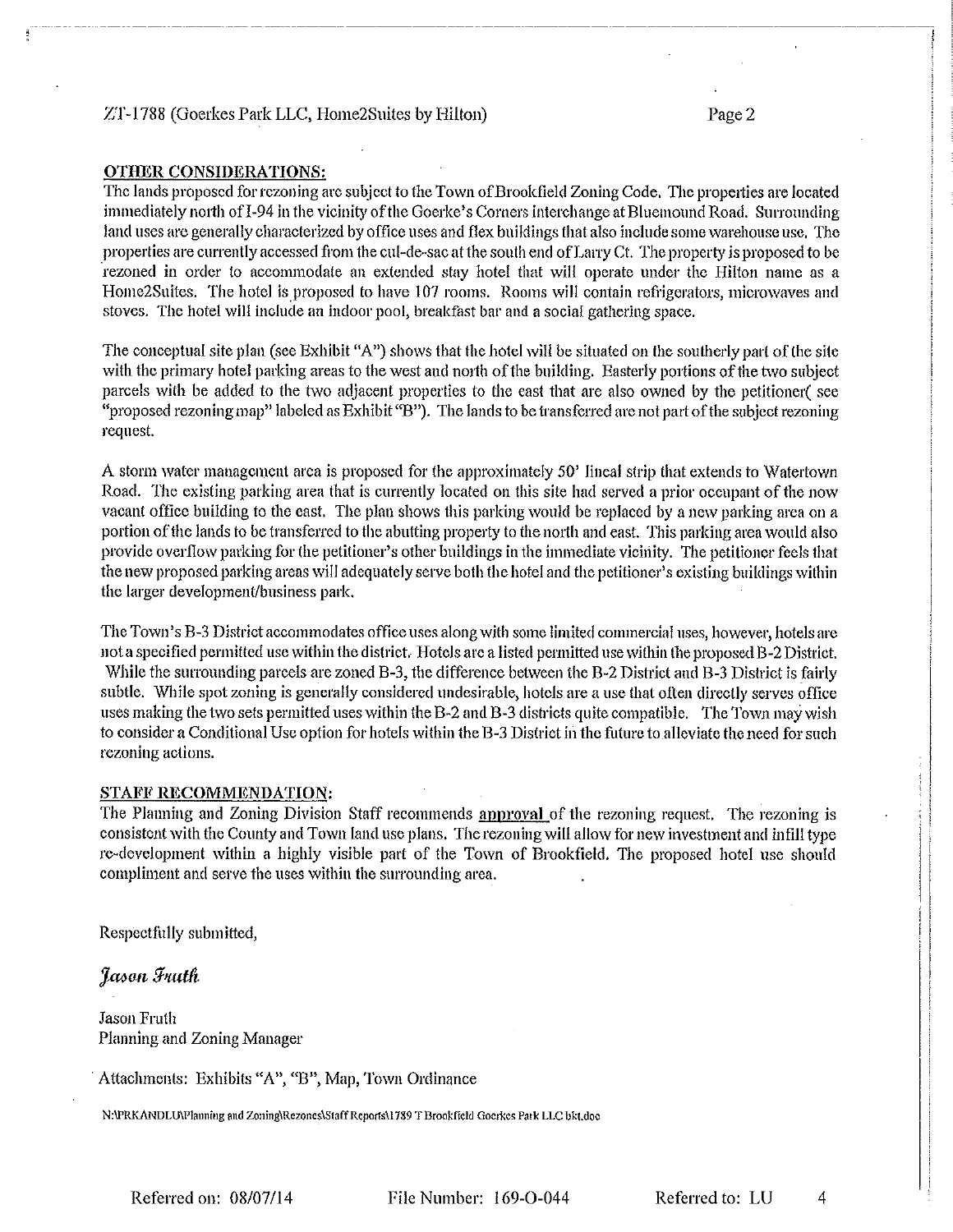

 $\sim$   $\sim$ 

Referred on: 08/07/14

 $\ddot{\tilde{\mathbf{p}}}$ 

File Number: 169-O-044

 $\Omega$ 

Referred to: LU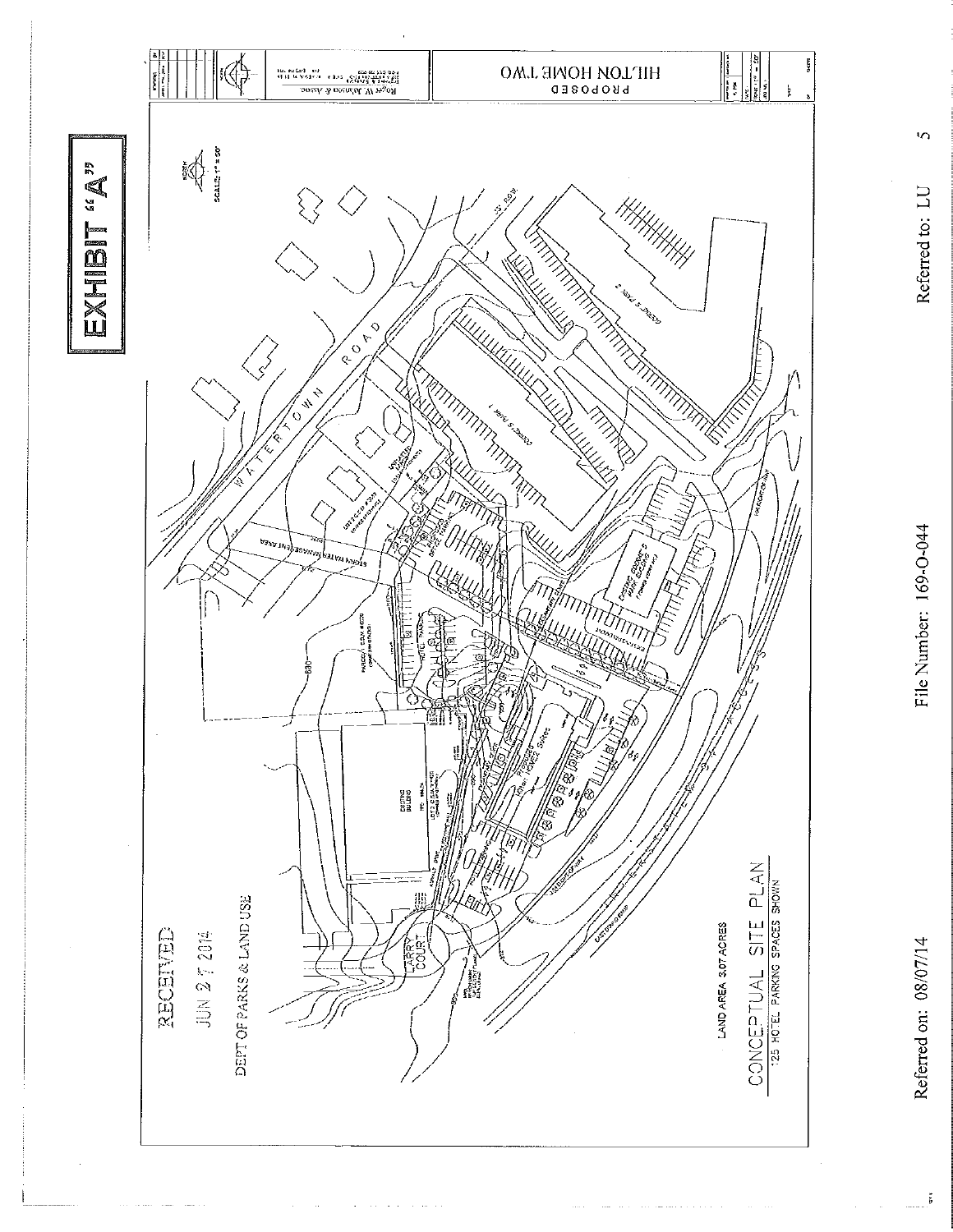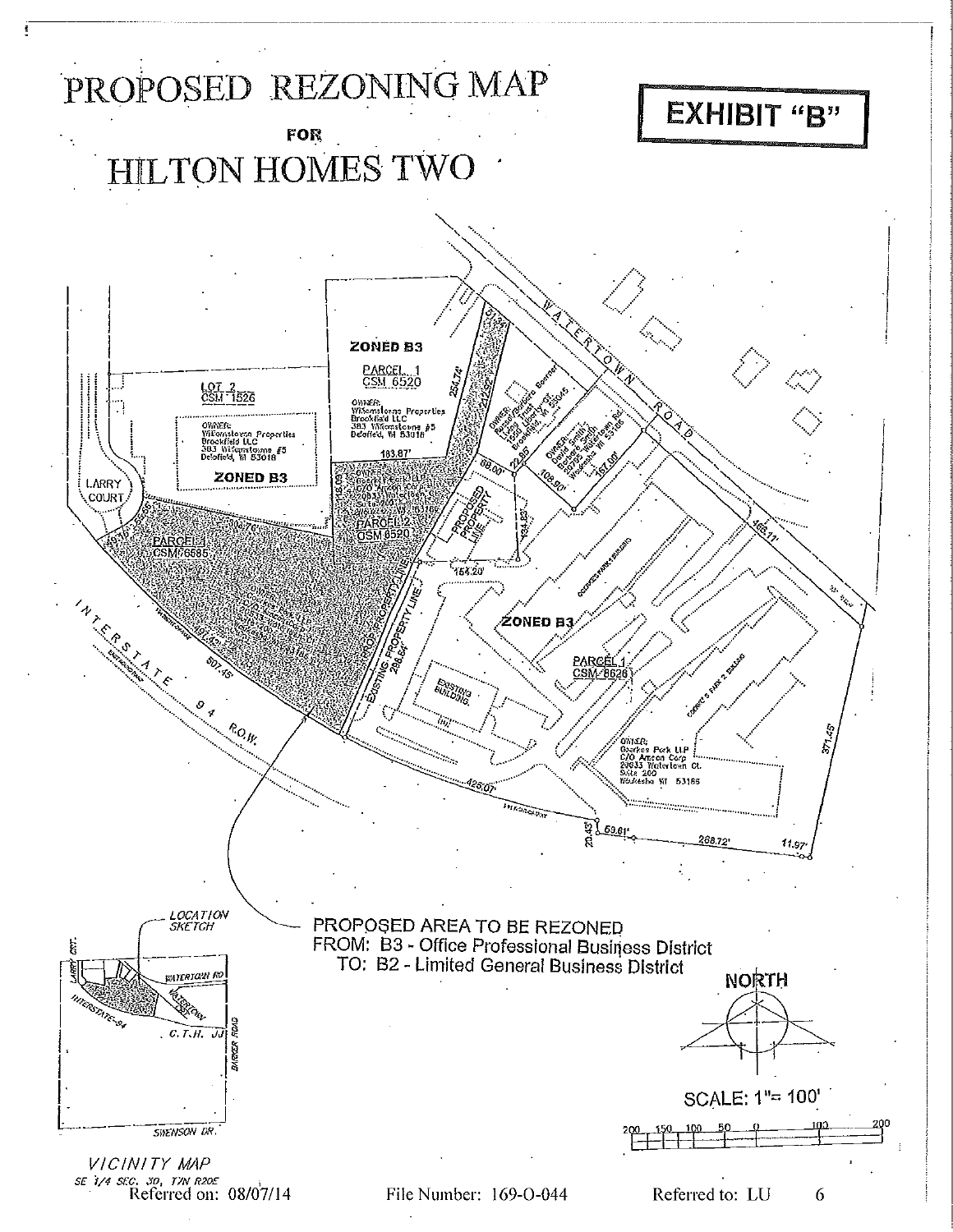

 $\frac{1}{2}$ 

File Number: 169-0-044

Referred to: LU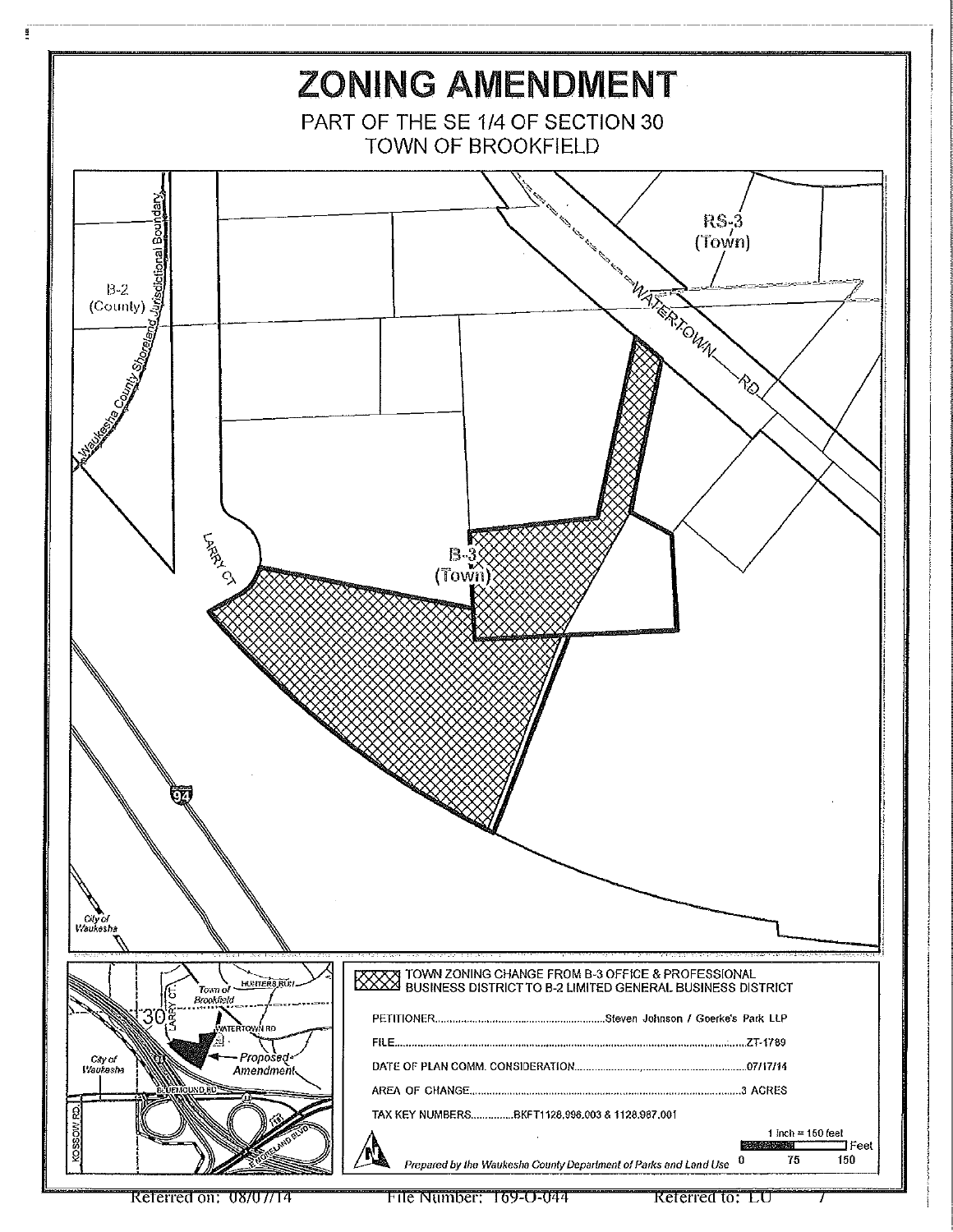## ORDINANCE REZONING OF PROPERTY FROM B-3 OFFICE AND PROFESSIONAL BUSINESS DISTRICT to B-2 LIMITED GENERAL BUSINESS CLASSIFICATION TOWN OF BROOKFIELD, WAUKESHA COUNTY, WISCONSIN

# THE TOWN BOARD OF THE TOWN OF BROOKFIELD, WAUKESHA COUNTY, WISCONSIN, DOES ORDAIN AS FOLLOWS:

SECTION 1: The following described property is conditionally rezoned from the B-3 Office & Professional Business District to B-2 Limited General Business District for the development of a 107 room Home2Suites by Hilton hotel. If said development does not occur, rezoning reverts back to B-3 Office & Professional Business District.

Being a part of Certified Survey Map No. 6585 together with a part of Certified Survey Map No. 6520, located in the Northwest 1/4 of the Southeast 1/4 of Section 30 T.7 N. R.20 E., Town of Brookfield, Waukesha County, Wisconsin; More particularly described as follows:

Commencing at the Northwest Corner of the Southeast 1/4 of said Section 30, THENCE N.87°51'04"E, on and along the north line of said 1/4 section, 913.86 feet to a point on the southwesterly Right-of-Way Line of Watertown Road; THENCE S.49°10'56"E., on and along said Right-of-Way, 60.29 feet to the Point of Beginning of the lands herein described, said point also marking the northwesterly corner of Certified Survey Map No. 6520; THENCE continuing S.50°27'06"E., on and along said Right-of-Way Line, a distance of 49.21 feet; THENCE S.12°20'40" W. a distance of 214.55 feet to the Southwesterly corner of Certified Survey Map No. 3083; THENCE S.29°02'55"W. a distance of 197.17 feet; THENCE S.22°07'26"W. a distance of 293.41 feet to a point on the northerly Right-of-Way Line of Interstate I-94; THENCE northwesterly on and along the arc of a curve, center of which lies to the north, having a radius of 1,332.40 feet, a delta of 21°23'23", a chord distance of 494.53 feet, bearing N.52°27'10"W. 497.42 feet, to a point on the east Right-of-Way Line of Larry Court, said point also marking the southwest corner of Certified Survey Map No. 6585; THENCE N.60°05'24"E. on and along the east Right-of-Way Line of Larry Court, 49.16 feet to a point of curvature; THENCE on and along said Right-of-Way Line and the arc of a curve, center of which lies to the west, having a radius of 60.00 feet, a delta of 53°03'37", a chord of 53.60 feet, bearing N.33°19'23"E., 55.56 feet; THENCE S.78°35'31"E., on and along the northerly line of said Certified Survey Map No. 6585, 308.56 feet to a point on the westerly line of Certified Survey Map No. 6520; THENCE N.03°34'06"W., on and along the westerly line of said Certified Survey Map, 109.20 feet to a point also marking the southwest corner of Parcel 1 of Certified Survey Map No. 6520; THENCE N.86°25'54"E., along said Certified Survey Map, 183.07 feet to the southeast corner of Parcel 1 of Certified

Referred to: LU

8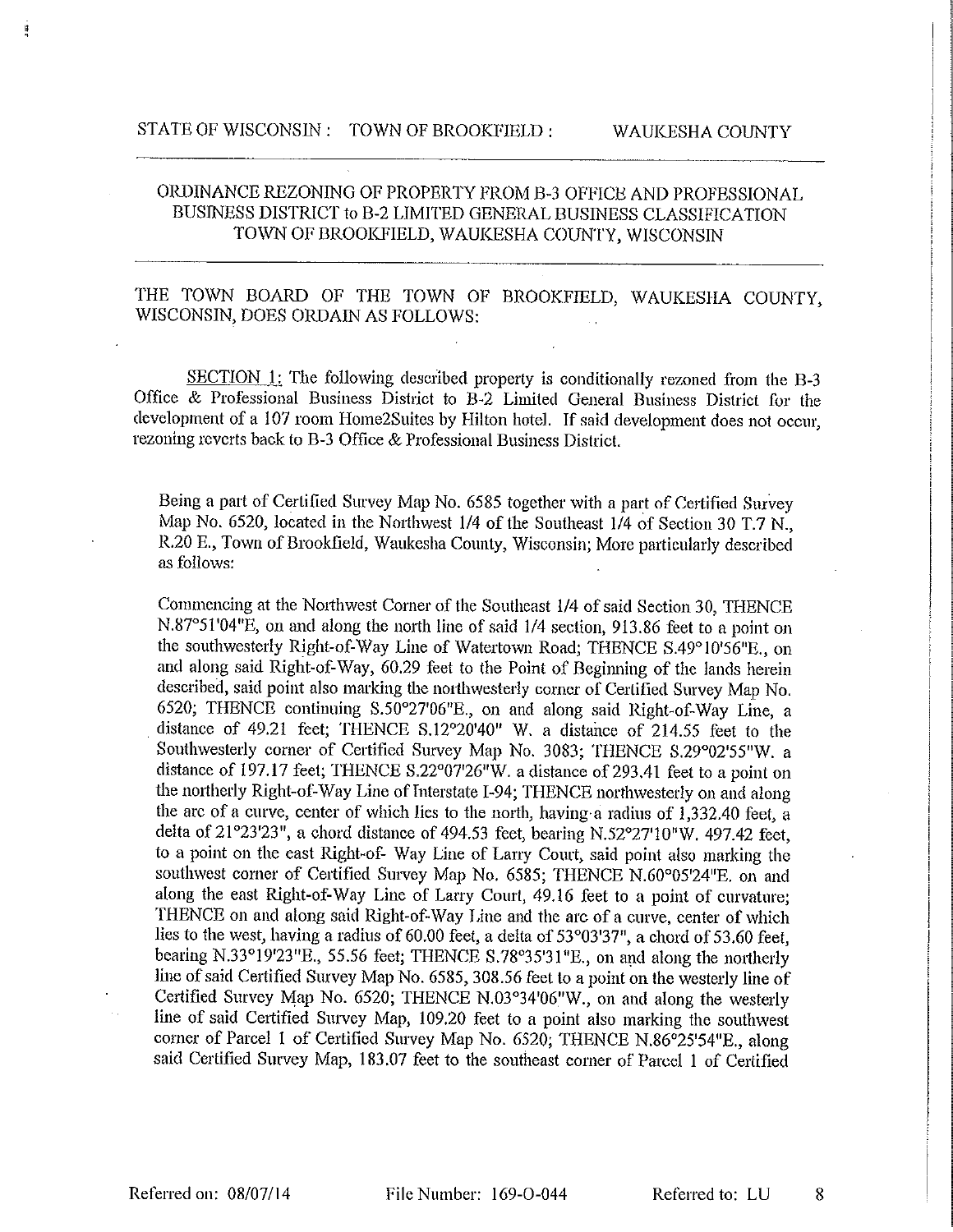Survey Map No. 6520; THENCE N.12°20'40"E., on and along the east line of Parcel 1 of Certified Survey Map No. 6520; 261.10 feet to the POINT OF BEGINNING. Lands Contain 3.03 acres, more or less.

SECTION 2: All ordinances, or parts of this ordinance, conflicting or contravening the provisions of this ordinance are hereby repealed.

SECTION 3: This ordinance shall take effect upon passage and posting as provided by law.

TOWN BOARD, TOWN OF BROOKFIELD WAUKESHA ØOØNØY WISCONSIN

Keith Henderson, Chairman

Steve Kollmanh, Superyjsor

**ATTEST** 

ğ

Jane F. Carlson, Clerk

Dan Shea, Supervisor

Patrick Streebe yupervisor

ohn R. Schatzman Sr., Supervisor

Referred on: 08/07/14

File Number: 169-O-044

Referred to: LU

9